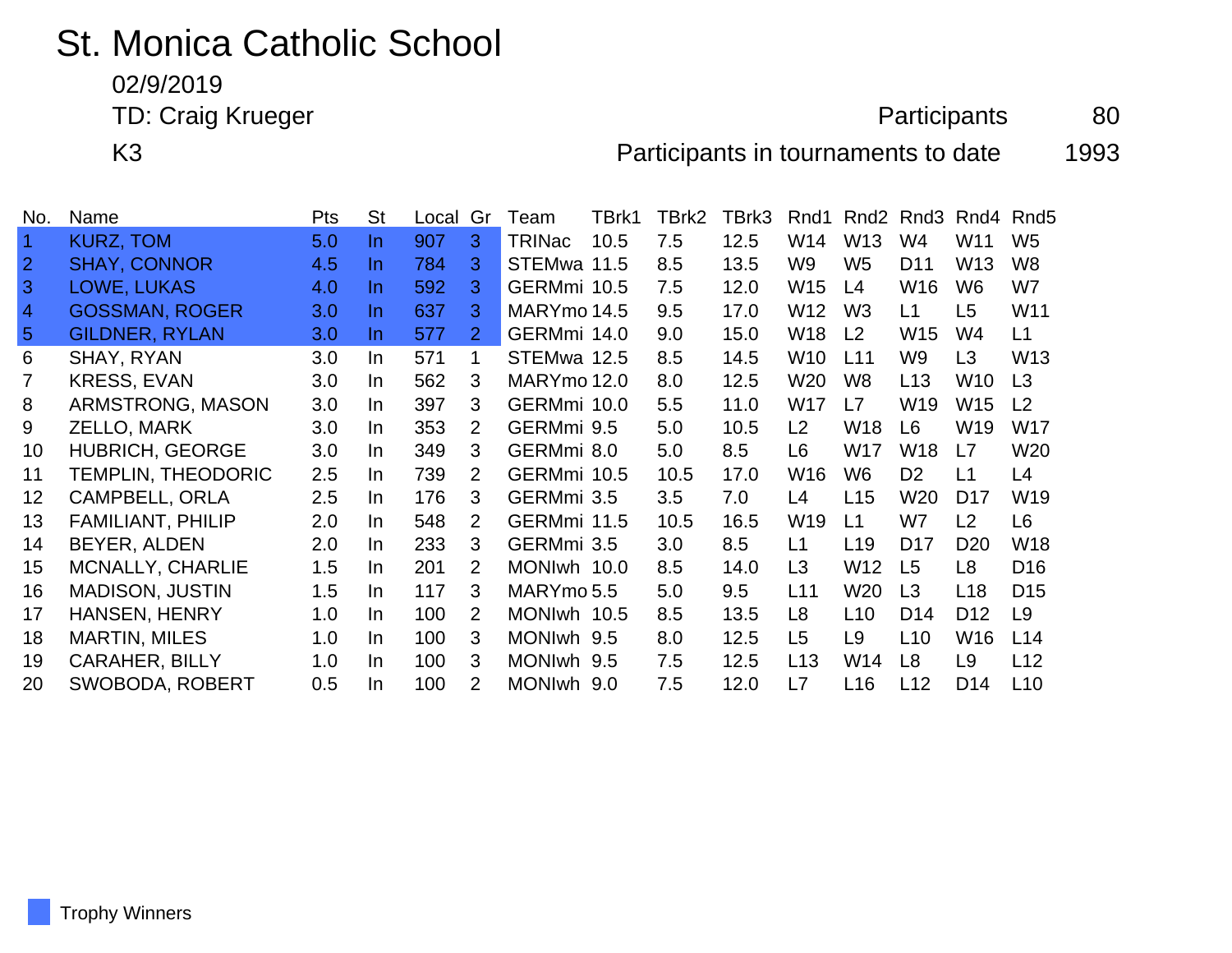## K6 Individual Standings

| No.            | Name                    | Pts | <b>St</b> | Local | Gr | Team          | TBrk1 | TBrk2 | TBrk3 | Rnd1           |                 | Rnd <sub>2</sub> Rnd <sub>3</sub> | Rnd4            | Rnd <sub>5</sub> |
|----------------|-------------------------|-----|-----------|-------|----|---------------|-------|-------|-------|----------------|-----------------|-----------------------------------|-----------------|------------------|
| $\overline{1}$ | HERVEY-PETERS, TRA-LYN  | 4.5 | $\ln$     | 1098  | 6  | SILOmi        | 13.5  | 9.5   | 15.5  | W14            | D <sub>16</sub> | W21                               | W <sub>2</sub>  | W <sub>3</sub>   |
| $\overline{2}$ | <b>HUTT, PETER</b>      | 4.0 | In.       | 918   | 5  | ACADbr 14.5   |       | 10.0  | 16.0  | W24            | W <sub>13</sub> | W <sub>5</sub>                    | L1              | W <sub>8</sub>   |
| $\overline{3}$ | <b>BAKALINSKY, ZACH</b> | 4.0 | In        | 1013  | 3  | DONGme 13.5   |       | 9.0   | 16.5  | W11            | W <sub>9</sub>  | W <sub>10</sub>                   | W7              | L1               |
| $\overline{4}$ | <b>TRIBLET, DARRELL</b> | 4.0 | In.       | 896   | 4  | <b>SILOmi</b> | 11.0  | 8.0   | 11.5  | <b>W36</b>     | W <sub>8</sub>  | L7                                | W <sub>22</sub> | W <sub>10</sub>  |
| $\overline{5}$ | <b>HILDEMAN, JONAH</b>  | 4.0 | In        | 897   | 5  | GOLDmi 11.0   |       | 7.0   | 11.5  | W35            | W22             | L2                                | W <sub>21</sub> | W9               |
| 6              | <b>BEG, ZAIN</b>        | 4.0 | In.       | 786   | 4  | MEQUON10.5    |       | 7.5   | 12.0  | L28            | W14             | W24                               | W <sub>12</sub> | W7               |
| $\overline{7}$ | NICKEL, CHASE           | 3.0 | In.       | 873   | 6  | GERMmi 14.5   |       | 10.5  | 17.0  | <b>W17</b>     | W18             | W4                                | L3              | L <sub>6</sub>   |
| 8              | <b>COLLINS, GABRIEL</b> | 3.0 | In.       | 873   | 6  | CHARha 14.0   |       | 10.0  | 16.5  | W15            | L4              | W11                               | <b>W18</b>      | L2               |
| 9              | PUCHNER, BENEDICT       | 3.0 | In        | 727   | 5  | <b>TRINac</b> | 13.5  | 9.5   | 15.5  | W26            | L3              | <b>W17</b>                        | W13             | L5               |
| 10             | <b>KRESS, EMMETT</b>    | 3.0 | In.       | 853   | 5  | MARYmo 12.0   |       | 8.0   | 13.5  | W25            | W28             | L3                                | W23             | L4               |
| 11             | <b>ACOSTA, ISAIAH</b>   | 3.0 | In.       | 654   | 6  | <b>UNITmi</b> | 12.0  | 8.0   | 13.0  | L3             | W34             | L <sub>8</sub>                    | W20             | W21              |
| 12             | HERVEY-PETERS, TRAMELL  | 3.0 | In.       | 916   | 6  | SILOmi        | 11.5  | 7.5   | 13.5  | W23            | L21             | W <sub>15</sub>                   | L6              | W16              |
| 13             | COUTURE, GUSTAVO        | 3.0 | In.       | 902   | 6  | FERNmo 11.5   |       | 7.5   | 12.0  | W32            | L2              | W16                               | L9              | W23              |
| 14             | FREUND, NOAH            | 3.0 | In.       | 594   | 4  | GOLDmi 11.5   |       | 7.0   | 12.0  | L1             | L <sub>6</sub>  | <b>W36</b>                        | <b>W33</b>      | W26              |
| 15             | <b>HUBRICH, HENRY</b>   | 3.0 | In        | 572   | 6  | GERMmi 9.5    |       | 6.5   | 11.0  | L <sub>8</sub> | W29             | L12                               | W28             | W22              |
| 16             | <b>BEDWELL, QUINN</b>   | 2.5 | In.       | 860   | 5  | GERMmi 9.0    |       | 9.0   | 14.5  | W34            | D <sub>1</sub>  | L13                               | W19             | L12              |
| 17             | VAN DEN ELZEN, ANDREW   | 2.5 | In.       | 480   | 5  | MONIwh 7.5    |       | 7.5   | 11.0  | L7             | W32             | L <sub>9</sub>                    | W27             | D <sub>18</sub>  |
| 18             | <b>CORONADO, ALEXIS</b> | 2.5 | In.       | 578   | 6  | <b>UNITmi</b> | 7.0   | 7.0   | 11.5  | W29            | L7              | W28                               | L8              | D <sub>17</sub>  |
| 19             | <b>WESTFAHL, BEN</b>    | 2.5 | In.       | 738   | 5  | MONIwh 4.0    |       | 4.0   | 6.5   | -H-            | -U-             | W25                               | L16             | <b>W30</b>       |
| 20             | <b>SZATMARY, PETER</b>  | 2.5 | In.       | 737   | 5  | MONIwh 3.5    |       | 3.5   | 6.5   | -H-            | -U-             | <b>W30</b>                        | L11             | W24              |
| 21             | <b>HOLMES, ALISTAIR</b> | 2.0 | In        | 651   | 6  | CHARha 11.0   |       | 10.0  | 15.5  | W33            | W12             | L1                                | L5              | L11              |
| 22             | <b>KURZ, SAMUEL</b>     | 2.0 | In.       | 597   | 4  | <b>TRINac</b> | 11.0  | 9.0   | 15.0  | W27            | L5              | W <sub>26</sub>                   | L4              | L15              |
| 23             | <b>WALSH, BOBBY</b>     | 2.0 | In.       | 550   | 6  | CHARha 9.0    |       | 8.0   | 12.0  | L12            | W33             | W27                               | L10             | L13              |
| 24             | <b>CRANE, SAMUEL</b>    | 2.0 | In.       | 387   | 5  | GERMmi 8.5    |       | 8.5   | 12.5  | L2             | -X-             | L <sub>6</sub>                    | W29             | L20              |
| 25             | MIRANDA, DIEGO          | 2.0 | In.       | 569   | 6  | <b>UNITmi</b> | 6.5   | 6.0   | 9.5   | L10            | D <sub>30</sub> | L <sub>19</sub>                   | D <sub>36</sub> | W33              |
| 26             | <b>BAILY, NATE</b>      | 2.0 | In.       | 371   | 4  | MONIwh 6.0    |       | 5.5   | 9.0   | L9             | W35             | L22                               | W32             | L14              |
| 27             | <b>KLASSEN, MAX</b>     | 2.0 | In        | 320   | 5  | MARYmo 5.0    |       | 4.5   | 7.5   | L22            | W36             | L23                               | L17             | W35              |
| 28             | <b>BAY, JOSEPH</b>      | 1.5 | In.       | 364   | 5  | <b>TRINac</b> | 10.0  | 8.5   | 14.0  | W <sub>6</sub> | L10             | L18                               | L15             | D <sub>29</sub>  |
| 29             | <b>JUSTIN, QUENTIN</b>  | 1.5 | In        | 251   | 4  | MONIwh 6.5    |       | 5.5   | 9.5   | L18            | L15             | W34                               | L24             | D <sub>28</sub>  |
| 30             | DAWSON, XAVIER          | 1.5 | In.       | 354   | 4  | GERMmi 6.0    |       | 6.0   | 9.0   | -U-            | D <sub>25</sub> | L20                               | W34             | L <sub>19</sub>  |
| 31             | FETHERSTON, OLLIE       | 1.5 | In        | 895   | 5  | MONIwh 0.0    |       | 0.0   | 0.5   | -H-            | -F-             | -U-                               | -U-             | W32              |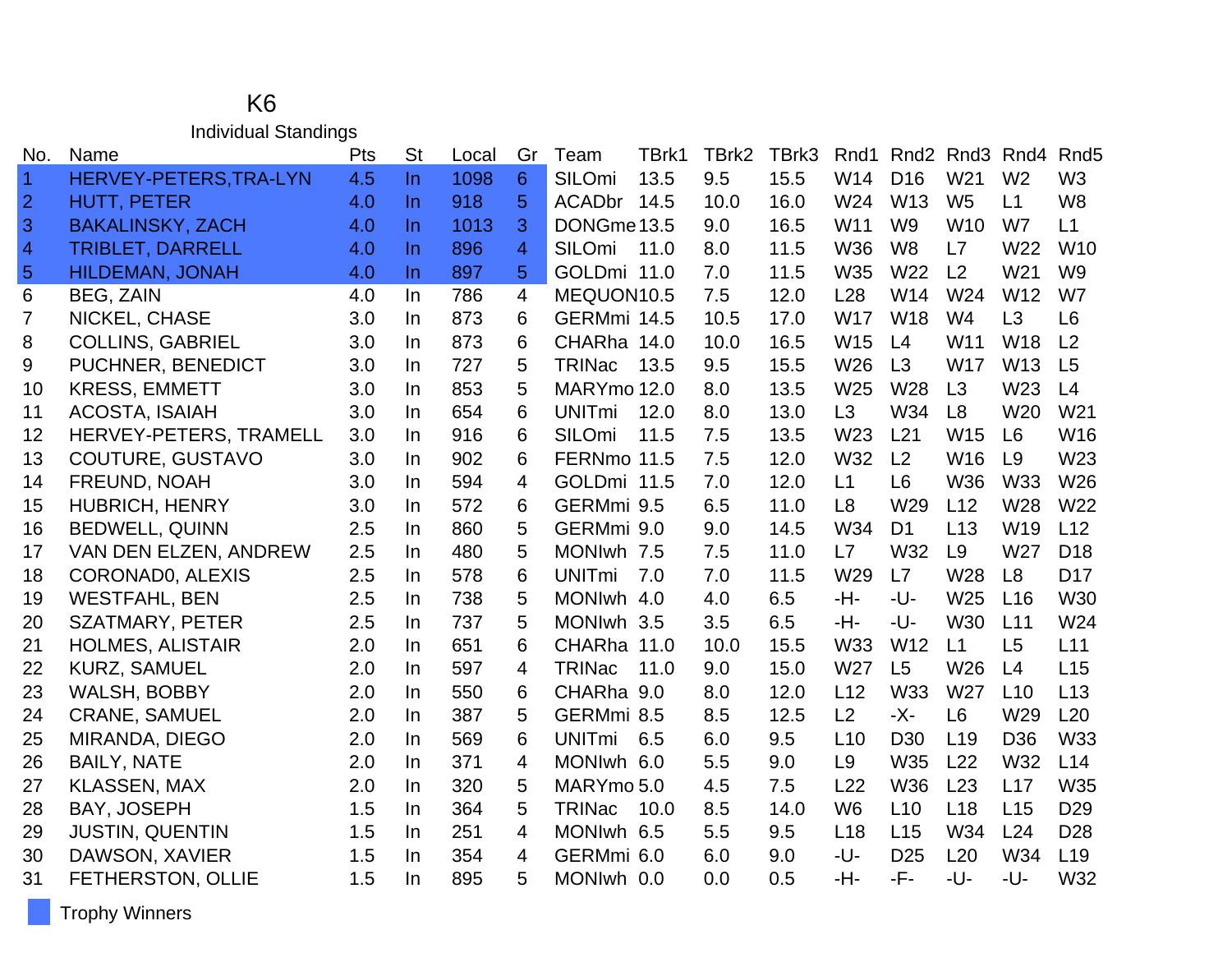|    | 32 CARR, DANIEL   | -In | 120  |   | 5 GERMmi 7.5 7.5 |     | 10.5          | L13             |                 | L17 -B- L26 L31 |                 |                 |
|----|-------------------|-----|------|---|------------------|-----|---------------|-----------------|-----------------|-----------------|-----------------|-----------------|
|    | 33 HANSEN, JAMIE  | -In | -279 | 4 | MONIwh 6.5       | 6.0 | $9.5^{\circ}$ | L <sub>21</sub> | L23             |                 | W35 L14 L25     |                 |
|    | 34 HENIKA, OLIVER | -In | -311 |   | 4 GOLDmi 6.5     | 6.0 | $9.5^{\circ}$ | L16             | L <sub>11</sub> | L29             | L30             | W36             |
|    | 35 ZELLO, DANIEL  | -In | 322  | 5 | GERMmi 5.0       | 5.0 | 9.0           | L5              | L26             | L33             | -B- 1           | L <sub>27</sub> |
| 36 | CHAPPELEAR, DYLAN | In. | 274  | 4 | GERMmi 8.0       | 7.0 | 12.0          |                 | L27             | L14             | D <sub>25</sub> | L34             |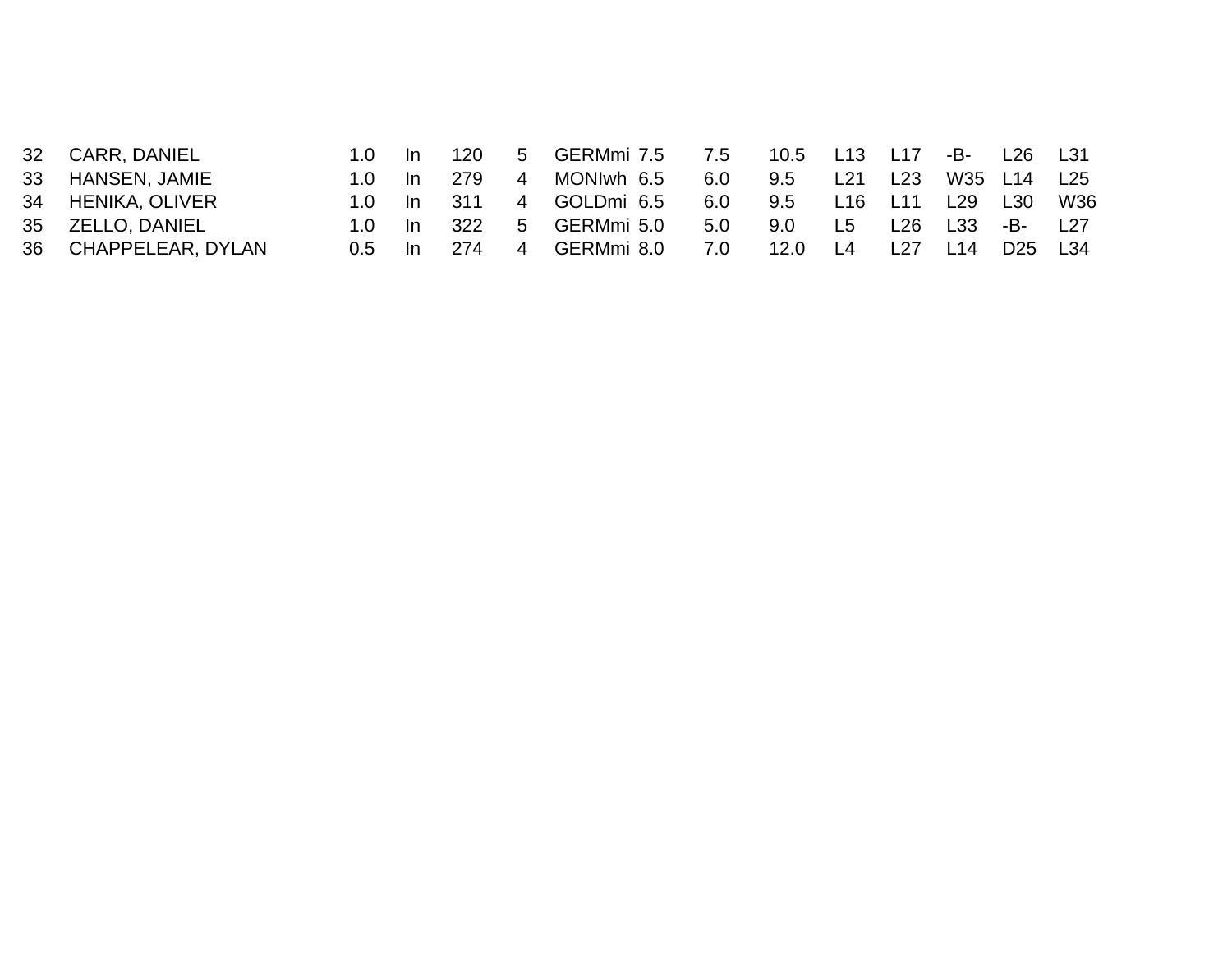## K12 Individual Standings

| No.            | Name                      | <b>Pts</b> | <b>St</b> | Local | Gr             | Team                     | TBrk1 | TBrk2 | TBrk3 | Rnd1            | Rnd <sub>2</sub> | Rnd <sub>3</sub> | Rnd4            | Rnd <sub>5</sub> |
|----------------|---------------------------|------------|-----------|-------|----------------|--------------------------|-------|-------|-------|-----------------|------------------|------------------|-----------------|------------------|
| $\vert$ 1      | <b>TEMPLIN, AETHELRED</b> | 5.0        | In.       | 1365  | $\overline{7}$ | GERMmi 14.0              |       | 10.0  | 16.5  | W14             | W <sub>6</sub>   | W <sub>2</sub>   | W7              | W4               |
| $\overline{2}$ | <b>MAYORGA, JAYDEN</b>    | 4.0        | In.       | 1132  | 8              | <b>UNIT<sub>mi</sub></b> | 14.0  | 9.0   | 15.0  | W22             | W <sub>3</sub>   | L1               | W15             | W <sub>5</sub>   |
| 3              | <b>GRASKAMP, SPENCER</b>  | 4.0        | $\ln$     | 1163  | 4              | MEQUON13.0               |       | 9.0   | 16.0  | W11             | L2               | W <sub>9</sub>   | W <sub>6</sub>  | W <sub>8</sub>   |
| $\overline{4}$ | <b>MORALES, RAFAEL</b>    | 4.0        | $\ln$     | 1344  | $\overline{7}$ | <b>UNIT<sub>mi</sub></b> | 11.5  | 6.5   | 13.0  | W <sub>20</sub> | W <sub>19</sub>  | W <sub>15</sub>  | W <sub>5</sub>  | L1               |
| $5\phantom{.}$ | <b>KRAEMER, JOHNATHAN</b> | 3.0        | In.       | 1382  | 10             | PIUSwa                   | 14.0  | 10.0  | 16.0  | W9              | W16              | W7               | L4              | L2               |
| 6              | <b>MOLINA, MAXIMUS</b>    | 3.0        | In        | 889   | 8              | <b>UNITmi</b>            | 14.0  | 9.0   | 16.0  | W18             | L1               | W11              | L3              | W17              |
| $\overline{7}$ | <b>MARTINEZ, GUSTAVO</b>  | 3.0        | In.       | 1243  | 8              | <b>UNITmi</b>            | 13.5  | 8.5   | 14.5  | W21             | W <sub>10</sub>  | L5               | L1              | W13              |
| 8              | ORTIZ, DIEGO              | 3.0        | In.       | 1092  | 8              | <b>UNITmi</b>            | 10.5  | 6.5   | 11.5  | L <sub>19</sub> | <b>W17</b>       | W <sub>21</sub>  | W12             | L3               |
| 9              | VARELA, JAIRO             | 3.0        | In.       | 919   | 8              | <b>UNITmi</b>            | 10.5  | 6.5   | 11.5  | L <sub>5</sub>  | W22              | L3               | W19             | W15              |
| 10             | PFAFF, GARRET             | 3.0        | In.       | 910   | 9              | MARQmi 10.0              |       | 7.0   | 11.0  | W <sub>23</sub> | L7               | L13              | W14             | W16              |
| 11             | CORONADO, ANDREZ          | 3.0        | In.       | 745   | 8              | <b>UNITmi</b>            | 9.5   | 5.5   | 10.5  | L3              | W <sub>23</sub>  | L <sub>6</sub>   | W21             | W20              |
| 12             | <b>VALDES, MOISES</b>     | 3.0        | In        | 871   | 8              | <b>UNITmi</b>            | 7.5   | 4.5   | 7.5   | W24             | L15              | W19              | L <sub>8</sub>  | W21              |
| 13             | DAVILA, LEO               | 2.5        | In.       | 825   | 8              | <b>UNITmi</b>            | 7.0   | 7.0   | 11.5  | L15             | W20              | W10              | D <sub>16</sub> | L7               |
| 14             | GOMEZ, DAVID              | 2.5        | In.       | 794   | 8              | <b>UNITmi</b>            | 6.0   | 6.0   | 11.0  | L1              | W24              | D <sub>16</sub>  | L10             | W22              |
| 15             | MUTHUPANDIAYN, SHIV       | 2.0        | In.       | 1065  | 5              | <b>BURLbr</b>            | 12.5  | 10.0  | 16.5  | W13             | W <sub>12</sub>  | L4               | L2              | L <sub>9</sub>   |
| 16             | <b>MORALES, ANTONIO</b>   | 2.0        | In        | 923   | $\overline{7}$ | <b>UNITmi</b>            | 10.0  | 8.0   | 13.0  | <b>W17</b>      | L5               | D <sub>14</sub>  | D <sub>13</sub> | L10              |
| 17             | DOTSON, MAURION           | 2.0        | In.       | 622   | $\overline{7}$ | SILOmi                   | 6.0   | 6.0   | 9.0   | L16             | L8               | W24              | W23             | L <sub>6</sub>   |
| 18             | RODRIGUEZ, DIEGO          | 2.0        | In.       | 566   | $\overline{7}$ | <b>UNITmi</b>            | 5.0   | 4.0   | 8.0   | L6              | L21              | D <sub>20</sub>  | W22             | D <sub>19</sub>  |
| 19             | PUCHNER, ANTHONY          | 1.5        | In.       | 746   | $\overline{7}$ | <b>TRINac</b>            | 11.0  | 9.0   | 15.0  | W <sub>8</sub>  | L4               | L12              | L <sub>9</sub>  | D <sub>18</sub>  |
| 20             | CROMWELL-ZUMMO, DEREK     | 1.5        | In.       | 760   | 6              | <b>GOLDmi</b>            | 7.5   | 7.5   | 11.5  | L4              | L13              | D <sub>18</sub>  | W24             | L11              |
| 21             | <b>MEYER, PRESTON</b>     | 1.0        | In.       | 764   | 6              | GERMmi 11.0              |       | 9.0   | 14.0  | L7              | W18              | L <sub>8</sub>   | L11             | L12              |
| 22             | <b>BAY, MICHAEL</b>       | 1.0        | In        | 538   | 6              | <b>TRINac</b>            | 8.5   | 7.5   | 12.5  | L2              | L <sub>9</sub>   | W <sub>23</sub>  | L18             | L14              |
| 23             | VELAZQUEZ, JOSUE          | 1.0        | In.       | 407   | 8              | <b>UNITmi</b>            | 6.0   | 6.0   | 9.0   | L10             | L11              | L22              | L17             | W24              |
| 24             | CRUZ, MARTIN              | 0.0        | $\ln$     | 429   | $\overline{7}$ | <b>UNITmi</b>            | 7.0   | 6.0   | 10.0  | L12             | L14              | L17              | L20             | L23              |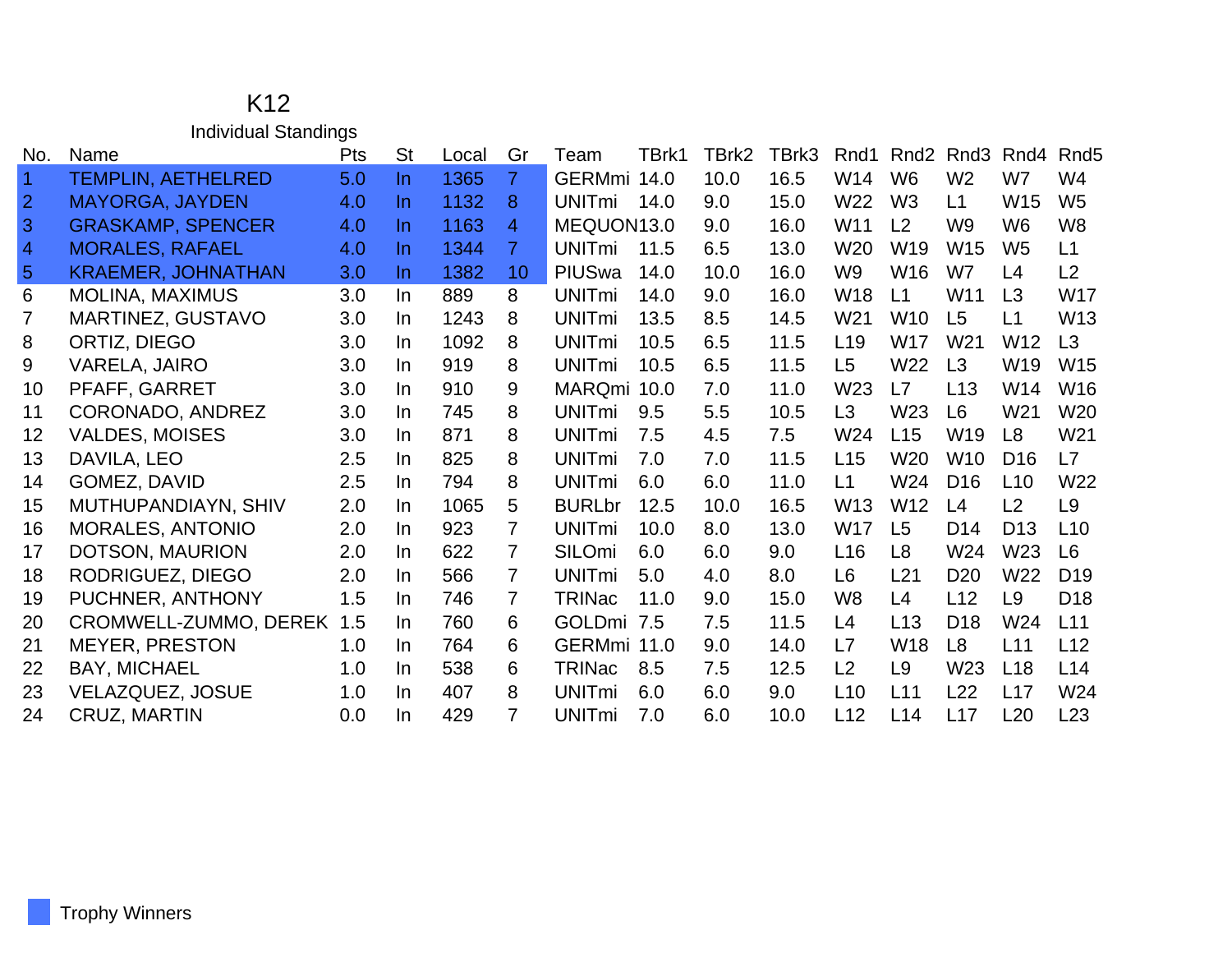Team Standings

| <b>PIc</b>     | Name (Players: Top 4 used)                                                               | Score | Med  | Solk | SBx2 | Cum  |
|----------------|------------------------------------------------------------------------------------------|-------|------|------|------|------|
| 1              | MILWAUKEE GERMAN IMERSION, MILW (9)<br>LOWE, LUKAS (4.0,592)<br>GILDNER, RYLAN (3.0,577) | 13.0  | 27.0 | 48.5 | 42.0 | 38.0 |
|                | ARMSTRONG, MASON (3.0,397)<br>ZELLO, MARK (3.0,353)                                      |       |      |      |      |      |
| $\overline{2}$ | Maryland Ave Montesori School, (3)                                                       | 7.5   | 22.5 | 39.0 | 33.5 | 25.5 |
|                | GOSSMAN, ROGER (3.0,637)<br>KRESS, EVAN (3.0,562)<br>MADISON, JUSTIN (1.5,117)           |       |      |      |      |      |
| $\overline{3}$ | Waukesha Stem Academy (2)                                                                | 7.5   | 17.0 | 28.0 | 40.5 | 22.5 |
|                | <b>SHAY, CONNOR (4.5,784)</b><br>SHAY, RYAN (3.0,571)                                    |       |      |      |      |      |
| 4              | St. Monica Catholic School, Wh (5)                                                       | 4.5   | 32.5 | 52.5 | 18.0 | 13.0 |
|                | MCNALLY, CHARLIE (1.5,201)                                                               |       |      |      |      |      |
|                | HANSEN, HENRY (1.0,100)                                                                  |       |      |      |      |      |
|                | <b>MARTIN, MILES (1.0,100)</b>                                                           |       |      |      |      |      |
|                | CARAHER, BILLY (1.0,100)                                                                 |       |      |      |      |      |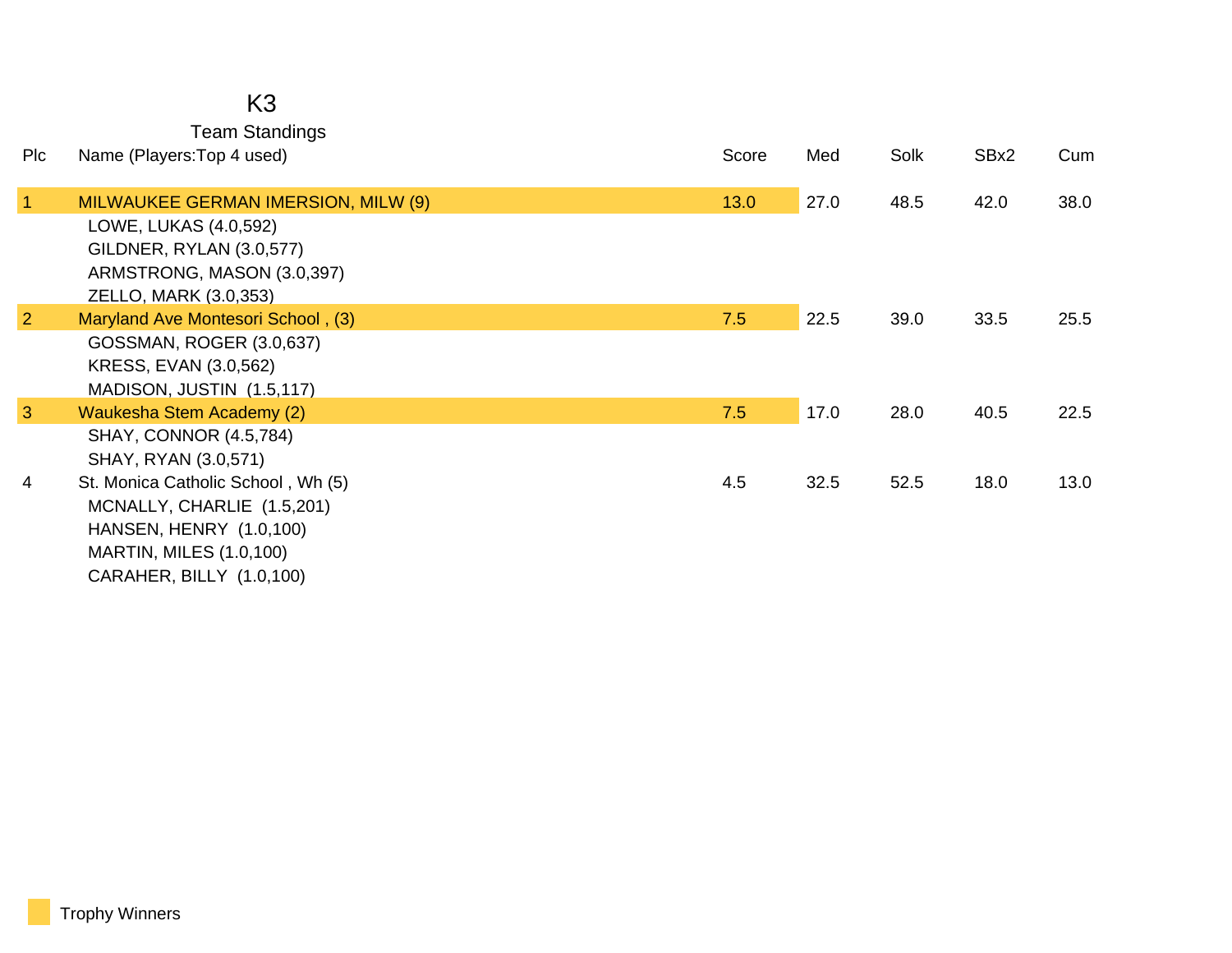## K6 Team Standings

| Plc                  | Name (Players: Top 4 used)                                          | Score  | Med  | Solk | SBx2 | Cum  |
|----------------------|---------------------------------------------------------------------|--------|------|------|------|------|
| $\blacktriangleleft$ | Siloah Lutheran School, Milwau (3)                                  | $11.5$ | 25.0 | 40.5 | 60.5 | 34.0 |
|                      | HERVEY-PETERS, TRA-LYN (4.5, 1098)                                  |        |      |      |      |      |
|                      | TRIBLET, DARRELL (4.0,896)                                          |        |      |      |      |      |
|                      | HERVEY-PETERS, TRAMELL (3.0,916)                                    |        |      |      |      |      |
| $\overline{2}$       | MILWAUKEE GERMAN IMERSION, MILW (8)                                 | 10.5   | 34.5 | 55.0 | 43.5 | 33.0 |
|                      | <b>NICKEL, CHASE (3.0,873)</b>                                      |        |      |      |      |      |
|                      | HUBRICH, HENRY (3.0,572)                                            |        |      |      |      |      |
|                      | BEDWELL, QUINN (2.5,860)                                            |        |      |      |      |      |
|                      | CRANE, SAMUEL (2.0,387)                                             |        |      |      |      |      |
| 3                    | St. Monica Catholic School, Wh (7)                                  | 9.5    | 20.5 | 33.0 | 24.5 | 24.5 |
|                      | VAN DEN ELZEN, ANDREW (2.5,480)                                     |        |      |      |      |      |
|                      | <b>WESTFAHL, BEN (2.5,738)</b>                                      |        |      |      |      |      |
|                      | SZATMARY, PETER (2.5,737)                                           |        |      |      |      |      |
| 4                    | BAILY, NATE (2.0,371)<br><b>GOLDA MEIR ELEMENTARY SCHOOL, M (3)</b> | 8.0    | 20.0 | 33.0 | 23.0 | 19.0 |
|                      | HILDEMAN, JONAH (4.0,897)                                           |        |      |      |      |      |
|                      | <b>FREUND, NOAH (3.0,594)</b>                                       |        |      |      |      |      |
|                      | HENIKA, OLIVER (1.0,311)                                            |        |      |      |      |      |
| 5                    | UNITED COMMUNITY CENTER (3)                                         | 7.5    | 21.0 | 34.0 | 25.0 | 19.5 |
|                      | ACOSTA, ISAIAH (3.0,654)                                            |        |      |      |      |      |
|                      | CORONADO, ALEXIS (2.5,578)                                          |        |      |      |      |      |
|                      | MIRANDA, DIEGO (2.0,569)                                            |        |      |      |      |      |
| 6                    | ST. CHARLES, HARTLAND (3)                                           | 7.0    | 28.0 | 44.0 | 31.0 | 26.0 |
|                      | COLLINS, GABRIEL (3.0,873)                                          |        |      |      |      |      |
|                      | HOLMES, ALISTAIR (2.0,651)                                          |        |      |      |      |      |
|                      | WALSH, BOBBY (2.0,550)                                              |        |      |      |      |      |
| $\overline{7}$       | TRINITY ACADEMY, Peawaukee (3)                                      | 6.5    | 27.0 | 44.5 | 32.5 | 23.5 |
|                      | PUCHNER, BENEDICT (3.0,727)                                         |        |      |      |      |      |
|                      | <b>KURZ, SAMUEL (2.0,597)</b>                                       |        |      |      |      |      |
|                      | BAY, JOSEPH (1.5,364)                                               |        |      |      |      |      |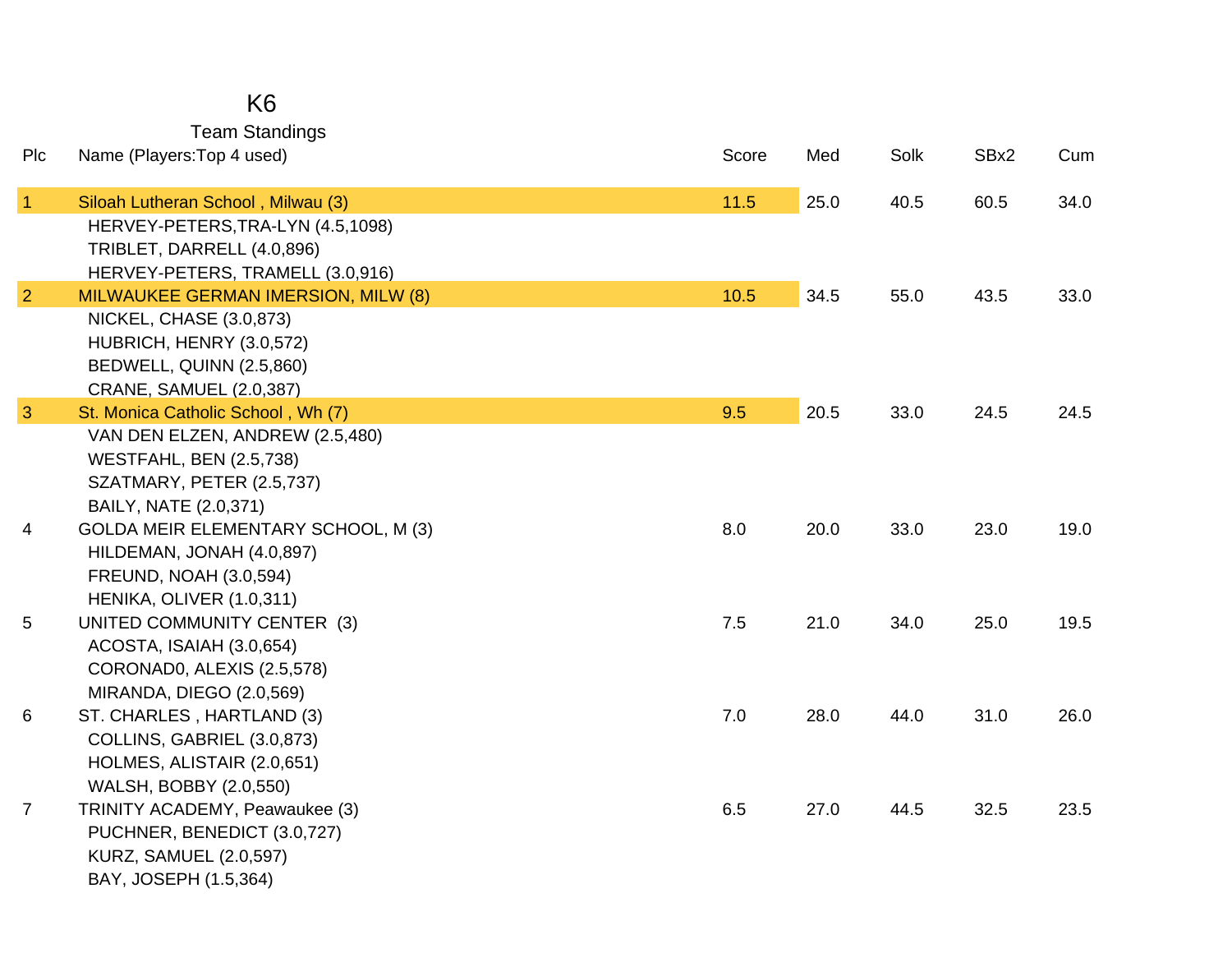KRESS, EMMETT (3.0,853) KLASSEN, MAX (2.0,320)

|  |  | Maryland Ave Montesori School, (2) |  | 12.5 | 21.0 | 13.0 | 16.0 |
|--|--|------------------------------------|--|------|------|------|------|
|--|--|------------------------------------|--|------|------|------|------|